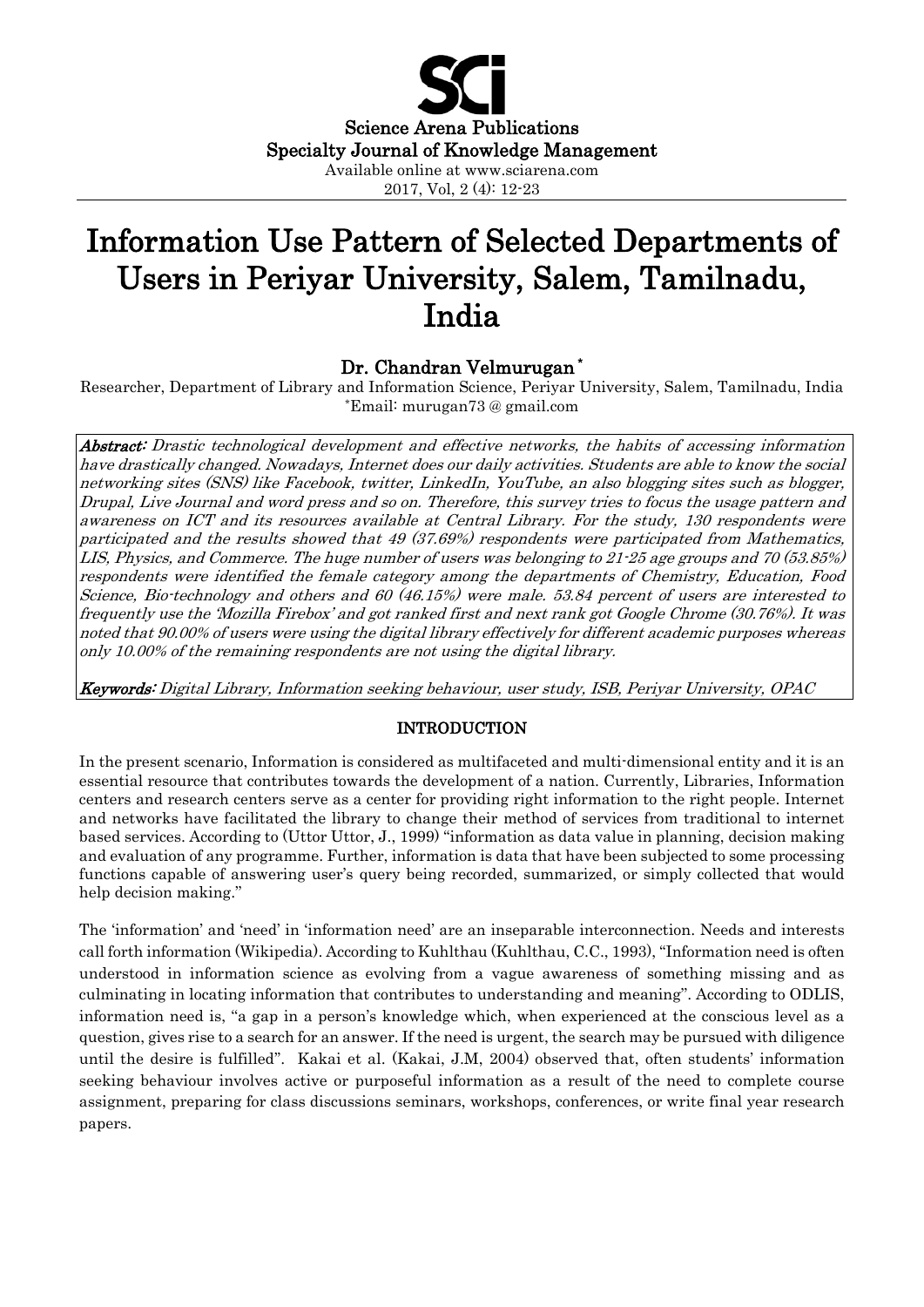# Periyar University Profile

By the government of Tamilnadu, Periyar University has been built on 17th September 1997. This university has accredited by NAAC and awarded a CGPA of 3.15 points. The university caters to affiliated colleges under the area comprising the districts of Salem, Namakkal, Dharmapuri and Krishnagiri. The University has 8 schools and 24 teaching and research programmes and 79 academic programmes are offered. Further, 86 colleges from four districts of Tamil Nadu are affiliated with the university, which includes 5 autonomous colleges, 65 colleges with PG departments and 45 colleges with research departments. More than 1, 35,000 students are studying in the affiliated colleges.

#### Profile of Periyar University Library

This University Library was established in 1997. The collection of University Library contains 78, 580 volumes of text as well as rare books on various fields. The library subscribes 180 journals and magazines 13 newspapers for the benefit of library users, 3418 back volumes, 2661 theses and dissertations, 2455 CDs and DVDs and Audio Cassettes, 971 reports, ERIC and EBSCO Database respectively.

#### Literature Review

Sinha (Sinha, MK. ,2015) studied the use pattern of Public Library Users of Barak Valley in South Assam. The results revealed that 47.0 percent of users belong to 16-25 years. It was observed that the maximum number of users (40.29%) was preferred to spend at least one hour in public library. More than 82 percent of users were satisfied in terms of resources by the public libraries. Nikam and Rashmi (Nikam, K. et al., 2015) carried out to know the availability and usage of Electronic Resources by the Academia of Speech and Hearing Discipline at the All India Institute of Speech and Hearing (AIISH), Mysore. It was found that the huge number of users under 21-25 years of age and noted Web Crawler were the frequently used Meta search engine during the study period. Velmurugan and Umamaheshwari (Velmurugan, C. et al., 2014) studied on knowledge management among library professionals in Sivagangai district. The study observed that 67.53% of user community were males and remaining were female. 66.23% of users knew what is knowledge management and 63.64 % of user community were interested in applying the notion of knowledge management. Hajam (Hajam, M A., 2015) reported the results of the users' observation about electronic resources. The results showed that the information about preferred format and sources of reading articles, characteristics that affect the choice of e-format over print or print over e-format.

Tyagi (Tyagi, S. 2014) has made an attempt to know the survey of use pattern at Pharmacopoeial Libraries in India. The objective of this study was to examine the various reasons by the scientists at pharmacopoeial libraries in India. The results showed that 78% of users perceived the ability to use computer for electronic information resources. Prakash; Shamrao and Rajkumar (Prakash, B. et al.,2014) conducted a survey on Library collection and other facilities of the Central University of Karnataka. It was found that 40% of research scholars visit the library for professional purpose. 43% of faculty visit library for academic purpose while very least percentage that is total of 2% users visit for recreation purpose. It was noted that 36% of the users visited the library 'almost daily', while 5% visited once a month and only one percent visited occasionally. Velmurugan and Umamaheshwari (Velmurugan, C. et al., 2015) investigated to identify the reading habits of users from one of the leading school in Chennai. The study covered only three classes from 8<sup>th</sup> to 10<sup>th</sup> to know the level of heading habits among them. The results indicated that 80.00% of respondents were students and 20.00% of respondents were teachers. 50.77% were male and the remaining was female. 75.38% of students were reading books whereas 41.54% of users were reading newspapers. Rhodes and Marks (Rhodes, B.B. et al., 2011) examined user study with face book during 2011. The results showed Facebook could be an effective tool for locating and contacting sample members and this kind of work could increase overall response rate to locate sample members towards demographic characteristics.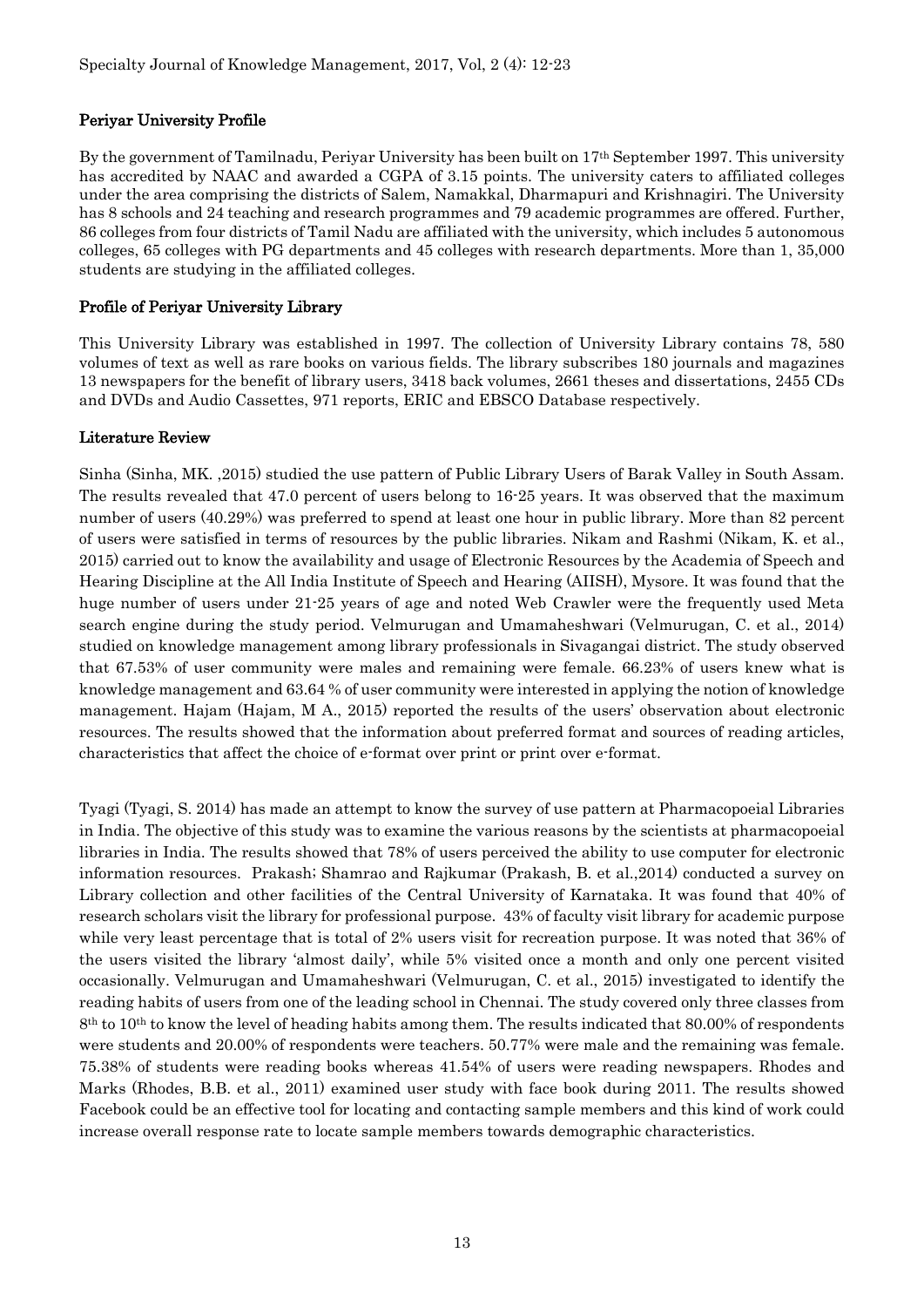# **Objectives**

The study was an attempt to observe the utilisation of the library facilities by the common user community of Periyar University Central Library (PUCL), Salem. The study was conducted to achieve the following objectives.

- 1. To know various reasons and frequency of use of University Central Library, Salem.
- 2. To observe different kinds of library resources and services by the students and faculty members of PUCL.
- 3. To analysis the frequency and duration of library visit.
- 4. To investigate the awareness on the usage pattern of Internet by user society.
- 5. To explore the techniques adopted for browsing.
- 6. To find out the first choice of electronic resources.
- 7. To suggest different measures to be taken to improve and satisfy the academic and research society of PUCL.

# Material and Methods

Keeping in view of the objectives of the study, the required data was collected using well-structured questionnaire from the respondents. The target group is the selected university departments - Chemistry, Education, Food Science and Bio-technology and also other departments including Mathematics, Library and Information Science, Physics, and Commerce. In this context, a total of 150 well-designed questionnaires were distributed among the users and dully filled 130 questionnaires were returned at the rate of 86.66%. After that, the data was collected and computed with statistical tools along with mind mapping software used to present the results with better manner. After the analysis, some recommendations were provided to improve and provide the better amenities by the library during the period of study.

#### Data Analysis and Discussion

Analysis of data is an essential step in the research process and it is the most important aspects leading to relevant results and provides better conclusion based on the findings.

# 1. Questionnaire Distribution

For data collection, out of 150 well-designed questionnaires, only 130 were filled and retuned at the rate of 86.66%. Further, the analysis was done using the data retrieved from the user community of Periyar University (Table 1).

| S. No | Questionnaire distributed | No. of Respondents | Percentage     |
|-------|---------------------------|--------------------|----------------|
|       | Respondents               | $130\,$            | 86.66          |
|       | Not Respondents           |                    | 13.33          |
| Total |                           | 150                | 0 <sup>0</sup> |

#### Table 1: Number of Respondents

#### 2. Department wise distribution

Table 2 represents that major proportion of 49 (37.69%) respondents were participated from Mathematics, Library and Information Science, Physics, and Commerce, followed by Chemistry and Education (each 20, 15.38%) and the least number of 12 (9.28%) respondents were participated from Food Science department. The results revealed that the most of users were from other departments and it shows they are much interested to involve in this study.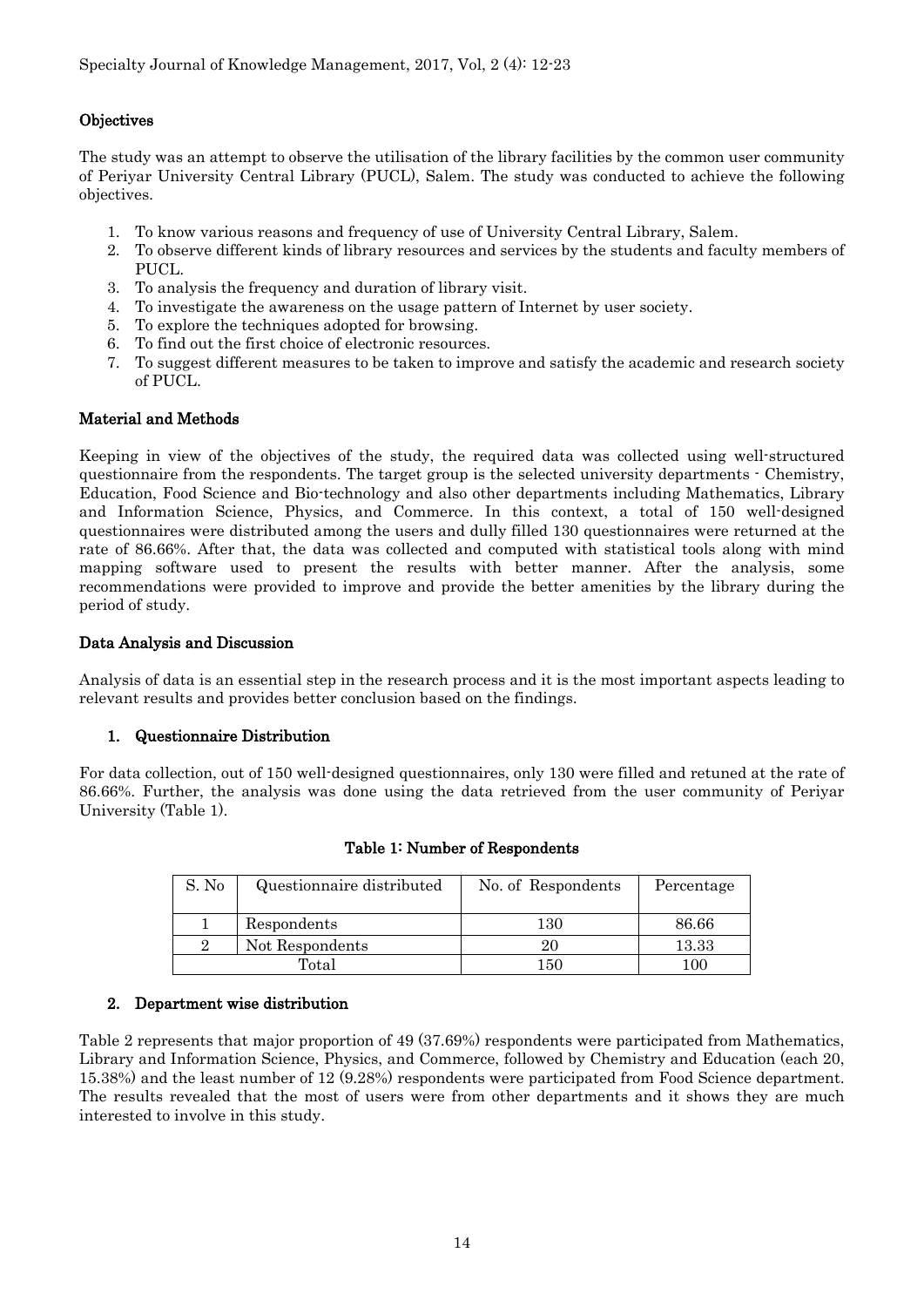| S. No          | Department     | No. of Respondents | Percentage |
|----------------|----------------|--------------------|------------|
|                |                |                    |            |
|                | Chemistry      | 20                 | 15.38      |
| $\overline{2}$ | Education      | 20                 | 15.38      |
|                | Food science   | 12                 | 9.28       |
|                | Bio-technology | 17                 | 13.07      |
|                | Others         | 49                 | 37.69      |
|                | Total          | 130                |            |

#### Table 2: Department wise distribution

#### Map.1: Department wise distribution



#### 3. Kinds of Age group

Table 3 represents the age wise distribution of respondents and observed that majority of 66 (50.70%) respondents were in the age of 21-25, and followed by 53 (40.76%) respondents were under the age group of 26-30 years; whereas the least amount of 11 respondents were under the age group of 31-35 (8.46%). The result indicates that the huge number of users belonged to the first category i.e. 21-25 age groups.

### Table 3: Kinds of Age group

| S. No | Age group                   | No. of Respondents | Percentage |
|-------|-----------------------------|--------------------|------------|
|       | $21$ to $25$ yrs            | 66                 | 50.70      |
|       | $26\text{ to}30\text{ yrs}$ | 53                 | 40.76      |
|       | 31to35 yrs                  |                    | 8.46       |
|       | 36 & above                  |                    |            |
|       | Total                       | 130                | 100        |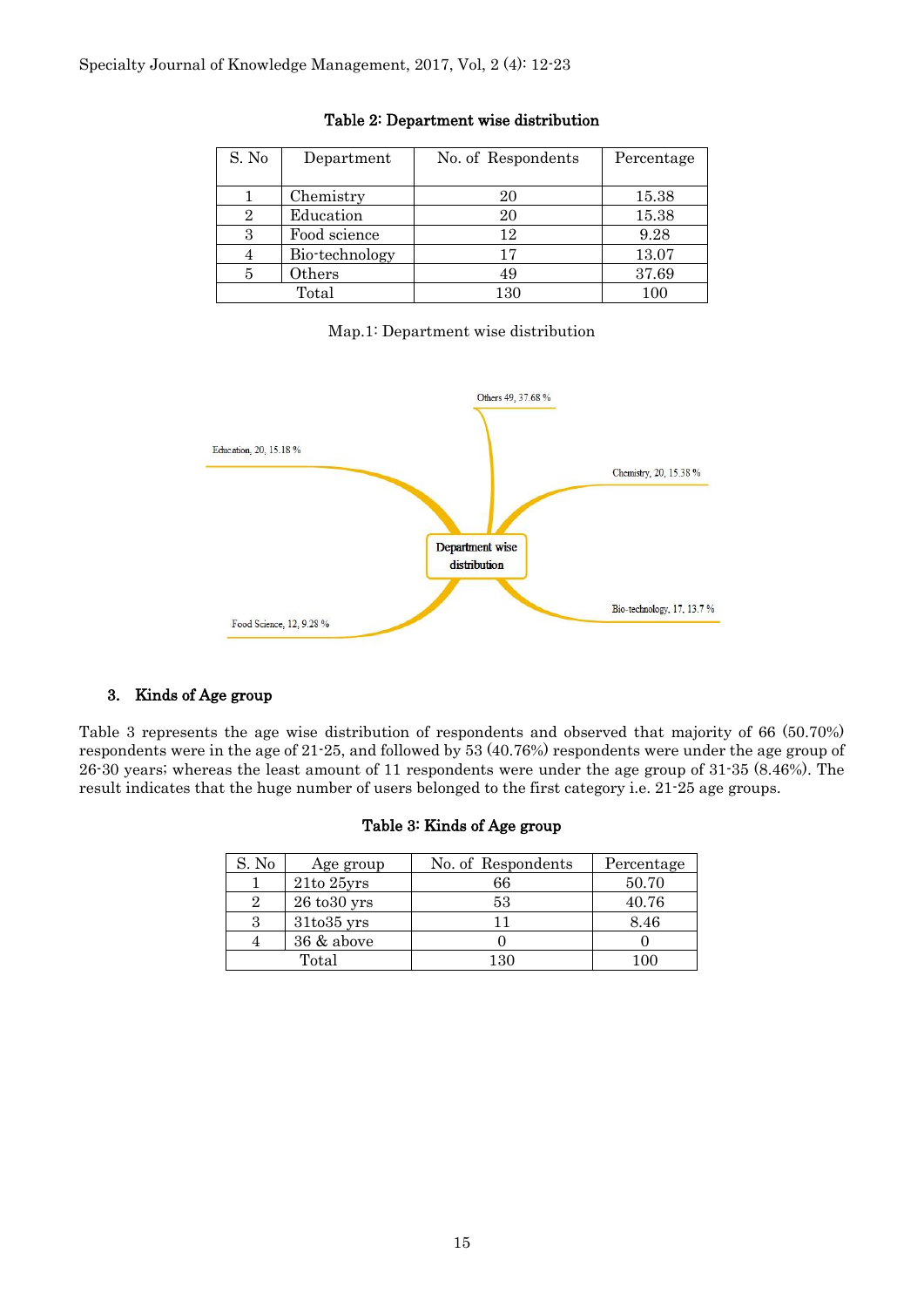#### Map.2: Age wise distribution



#### 4. Gender wise classification

Table 4 depicts that 70 (53.85%) of respondents was identified the female category among the departments of Chemistry, Education, Food Science, Bio-technology and others. The remaining of 60 (46.15%) were male. Based on the analysis, it was noted that most of the users were female and it seems that the female candidates were extremely attractive to involve in such type of research and filled the questionnaire with eager.

#### Table 4: Gender wise classification

| S. No | Gender | No. of      | Percentage |
|-------|--------|-------------|------------|
|       |        | Respondents |            |
|       | Male   | 60          | 46.15      |
|       | Female |             | 53.85      |
|       | Total  | 130         |            |

#### 5. Library visit

Table 5 represents respondent's opinion on visiting the Central Library. It was found among 130 user community, 54 (41.54%) respondents were using the library every day and followed by 44 (33.85%) of the respondents using once week and the least amount of 13 (10.0%) respondents were found to use it irregularly.

| S. No | Frequency       | No of Respondents | Percentage |
|-------|-----------------|-------------------|------------|
|       | Every day       | 54                | 41.54      |
|       | Once in a week  |                   | 33.85      |
|       | Once in a month | 19                | 14.61      |
|       | Occasionally    | 13                | 10         |
|       | Total           | 130               | n          |

#### Table 5: Frequency of library visit

#### 6. Frequency to E-Resources

As electronic resources or online information or internet based sources are essential in the electronic environment. Table 6 shows that the massive number of 63 users were using the electronic materials every day whereas the least amount of (6) respondents were not using electronic resources which are available in the library.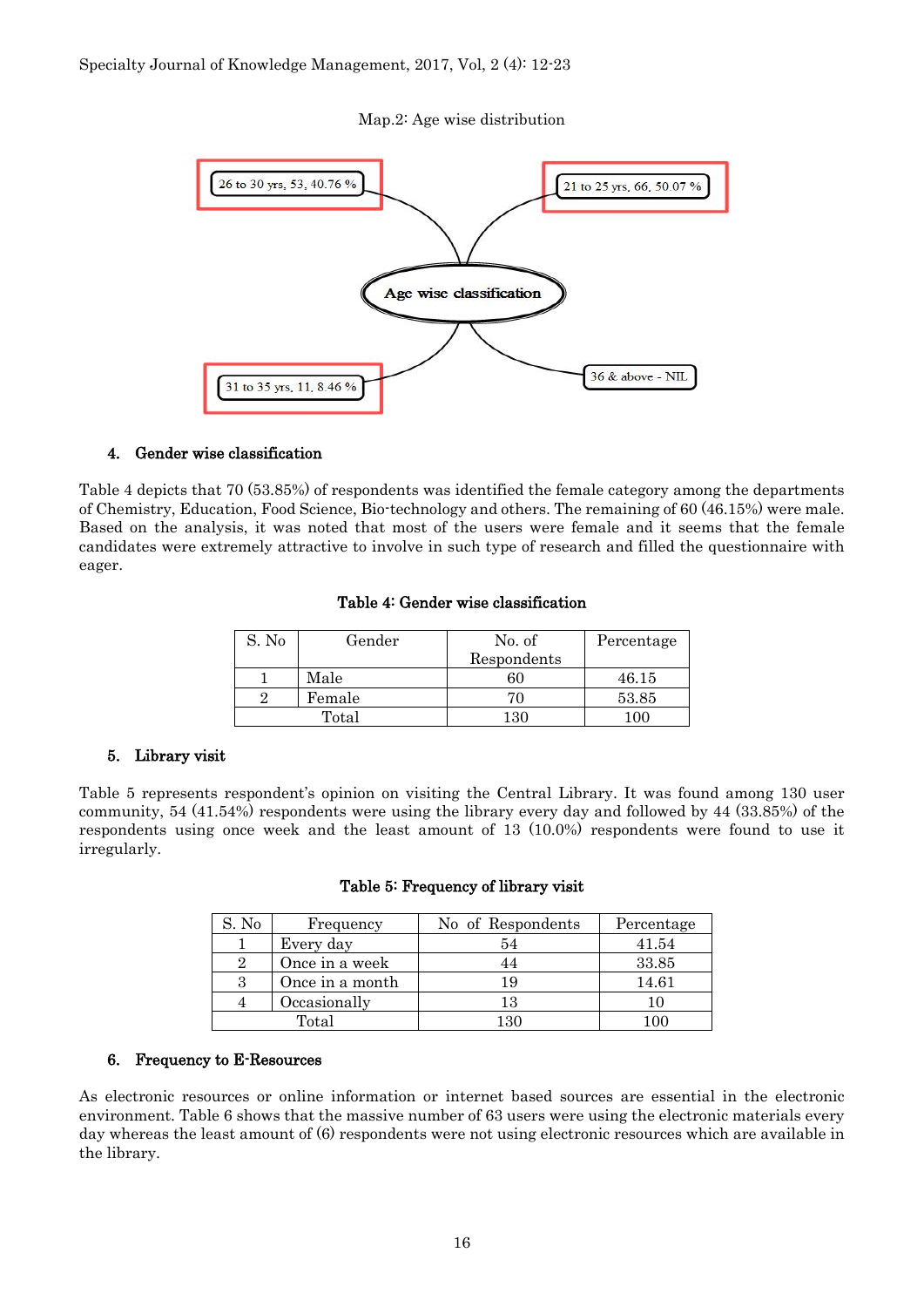| S. No | Frequency      | No. of Respondents | Percentage |
|-------|----------------|--------------------|------------|
|       |                |                    |            |
|       | Daily          | 63                 | 48.46      |
|       | Weekly to days | 34                 | 26.15      |
|       | Once in a week | 27                 | 20.76      |
|       | Never          |                    | 4.61       |
| Total |                | 130                | 100        |

#### Table 6: Frequency to E-Resources

# 7. Knowledge of E- Resources

Table 7 represents the awareness of online information resources and found 83.08% of respondents being aware of the online information resources and the remaining 16.02% of respondents are still not aware about them.

|  |  |  |  |  | Table 7: Knowledge of E- Resources |
|--|--|--|--|--|------------------------------------|
|--|--|--|--|--|------------------------------------|

| No | Opinion | No. of Respondents | Percentage |
|----|---------|--------------------|------------|
|    | r es    | 108                | 83.08      |
|    | N۵      | 22                 | 16.02      |
|    | Total   | 1 २८               | ി () (     |

# 8. Forms of Information

Table 8 indicates the various form wise information which are needed by the user community of Periyar University. It represents that 59.23% of respondents preferred to go for printed form of information whereas the other forms of information such as verbal, written, soft copy of information are very least important ones for them.

#### Table 8: Forms of Information

| S. No | Forms of information     | No. of      | Percentage |
|-------|--------------------------|-------------|------------|
|       |                          | Respondents |            |
|       | Printed information      | 77          | 59.23      |
| 2     | Verbal information       | 34          | 26.16      |
| 3     | Written information      | 11          | 8.46       |
|       | Soft copy of information |             | 6.15       |
|       | Total                    | 130         | 100        |

#### 9. Frequently used browser

Researcher asked the users what type of web browsers they frequently access for research and other purposes. The most essential web browsers such as Mozilla Firebox, Google Chrome, Internet Explorer, and many more used by them in the internet environment. Table 9 represents the frequently used web browsers used by the respondents. It is noted and identified that most of the users prefer to frequently use the 'Mozilla Firebox' (53.84%) and got ranked first and followed by Google Chrome (30.76%). It was examined that huge number of respondent preferred to browse the Mozilla Firebox.

| S. No | Browsing methods  | No. of Respondents | Percentage |
|-------|-------------------|--------------------|------------|
|       | Mozilla Firebox   | 70                 | 53.84      |
|       | Google Chrome     | 40                 | 30.76      |
|       | Internet Explorer | 18                 | 13.84      |
|       | Other             |                    | 1.53       |
| Total |                   | 130                | 100        |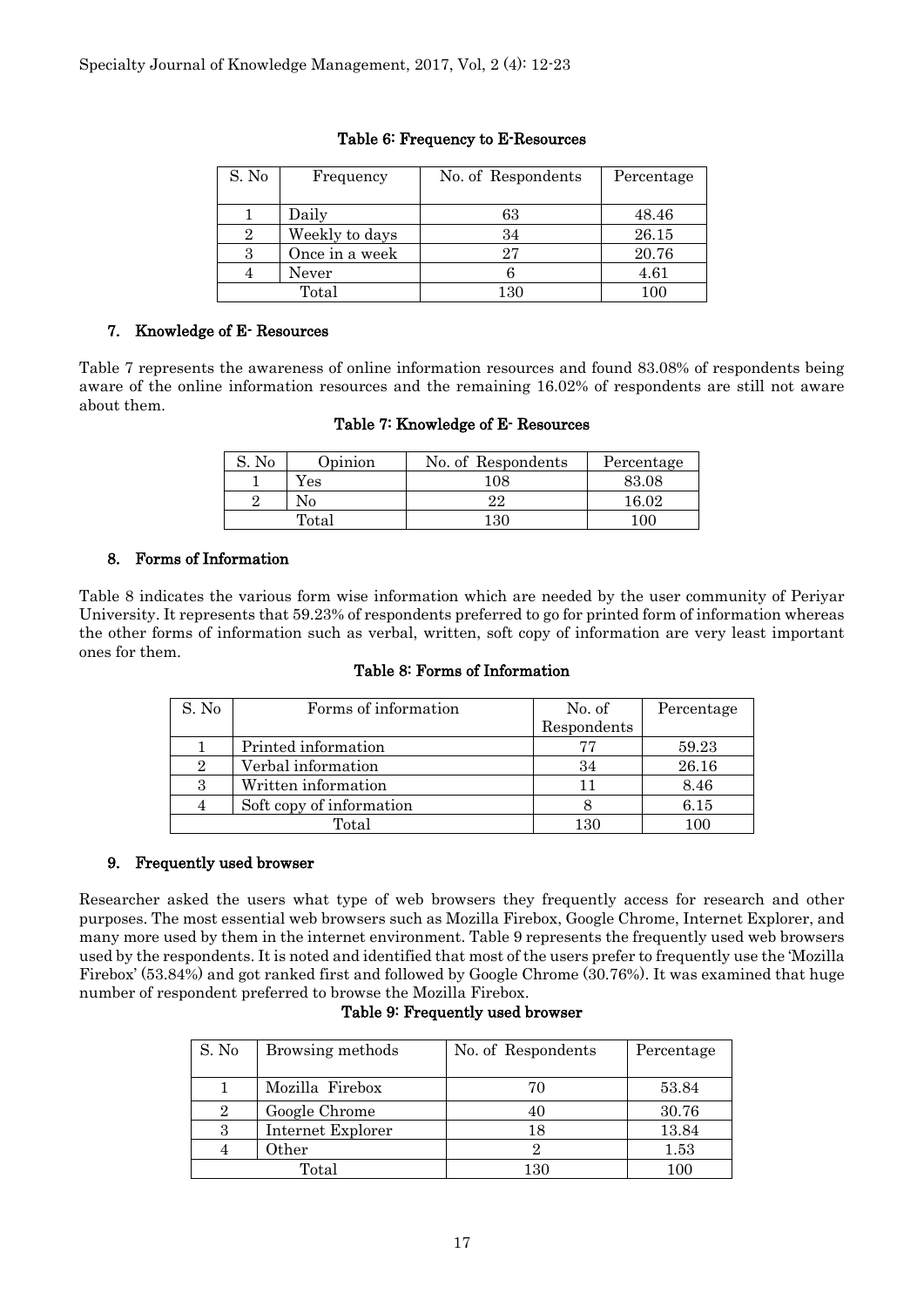#### 10. Types of E-Resources

As there is huge amount of online resources available in the internet world, users are asked to identify and prefer what types of online sources are mostly used by them. Table 10 indicates the various kinds of online resources and the usage. Electronic journals or online based scholarly publications are mainly accessed (43.07%), followed by E-Book (29.23%), online database (12%) and the least number (20%) is attributed to CD-Rom.

| S. No | Type of e-Resources | No. of Respondents | Percentage |
|-------|---------------------|--------------------|------------|
|       |                     |                    |            |
|       | E-book              | 38                 | 29.23      |
|       | E-journal           | 56                 | 43.07      |
|       | Online database     | 12                 | 9.23       |
|       | $CD$ -Rom           | $20\,$             | 15.38      |
|       | Total               | 130                | 100        |

#### Table 10: Types of E-Resources

#### 11. Preferable Search Items

Required data was searched using Online Public Access Catalogue which is available at University Library of Periyar University. Users were asked to identify what type of Boolean search terms such as 'AND, OR, NOT' are preferred to select and identify the required information that they need. Table 11 represents the preferred search terms and the frequency of respondents. It was analysed that 36.15% of users preferred using 'subject' search item, followed by keywords (20.76%) and other items such as title (17.69%), author (13.84%), publisher (9.23%) and others (2.30%).

| S.<br>No       | Search Items | No. of Respondents | Percentage |
|----------------|--------------|--------------------|------------|
|                | Author       | 18                 | 13.84      |
| $\overline{2}$ | Title        | 23                 | 17.69      |
| 3              | Subject      | 47                 | 36.15      |
|                | Key words    | 27                 | 20.76      |
| 5              | Publisher    | 12                 | 9.23       |
| 6              | Other        | З                  | 2.30       |
|                | Total        | 130                | 100        |

#### Table 11: Preferable Search Items

#### 12. Importance of E- resources

Table 12 shows that the various factors such as 'Essential', 'Somewhat important', 'Not important' and 'Not at all important' are identified. Majority of users (86.15%) indicate that electronic resources are essential and only 1.54% of users consider them as 'not at all important'.

#### Table 12: Importance of E- resources

| S. No          | Importance of E-resources | No of Respondents | Percentage |
|----------------|---------------------------|-------------------|------------|
|                |                           |                   |            |
|                | Essential                 | 112               | 86.15      |
| $\overline{2}$ | Somewhat important        | 11                | 8.47       |
| 3              | Not important             |                   | 3.84       |
| $\overline{4}$ | Not at all important      |                   | 1.54       |
|                | Total                     | 130               | 100        |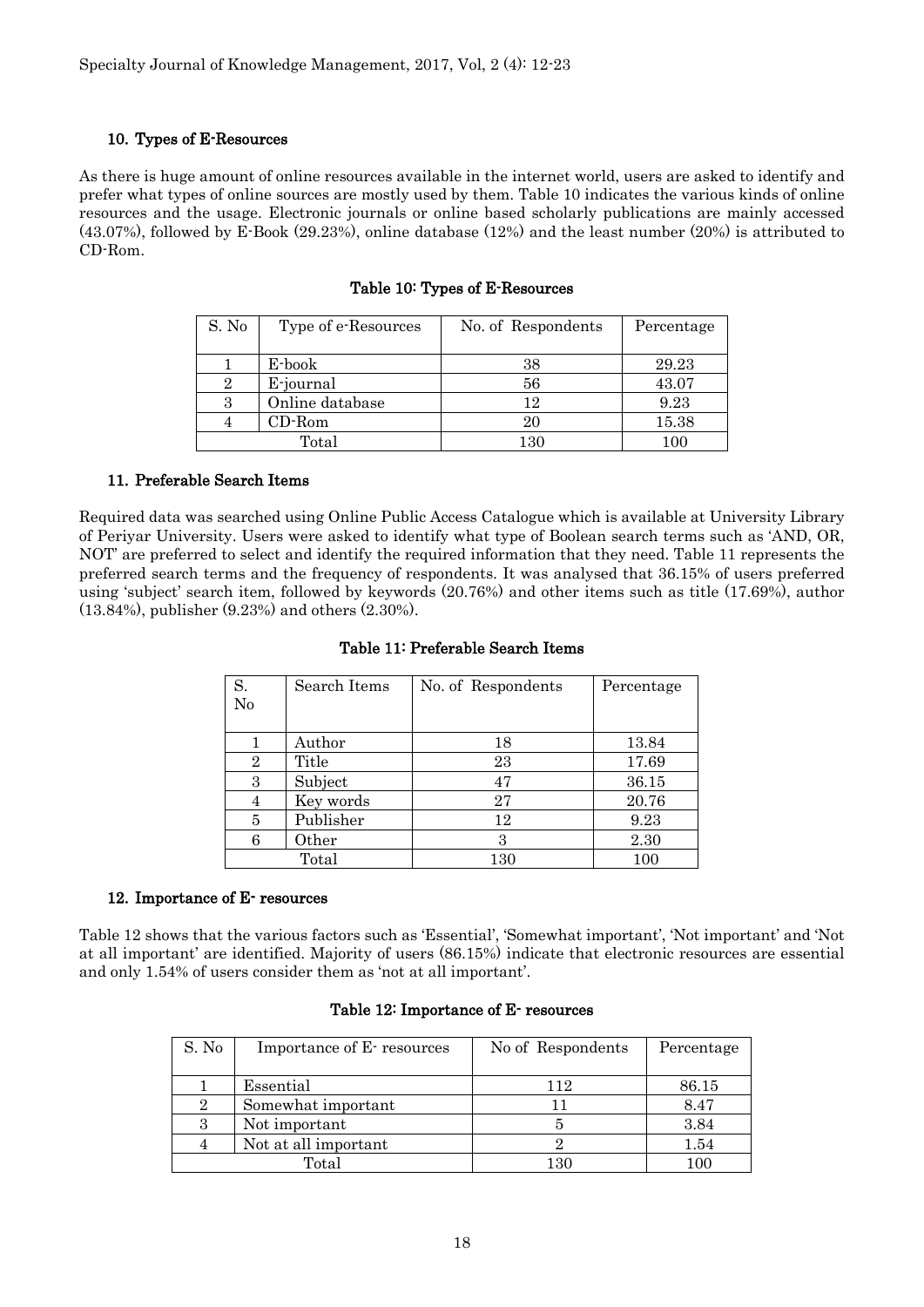# 13. Types of File Format

Table 13 indicates the various types of file format which are used to download for academic oriented issues by the user society. It was observed that 57.69% of respondents preferred to download PDF file formats, followed by 28.46% of users preferring MS word format and other least preference was HTML (10.0%), and other files include only 3.84% for their download purpose.

| S. No          | Format types     | No of Respondents | Percentage |
|----------------|------------------|-------------------|------------|
|                | PDF file         | 75                | 57.69      |
| $\overline{2}$ | Ms word document | 37                | 28.46      |
| З              | <b>HTML</b> file | 13                | 10         |
|                | Other files      | 5                 | 3.84       |
|                | Total            | 130               | 100        |

# Table 13: Types of File Format

# 14. Purpose of using E-Resources

Table 14 examined the loads of reasons of visiting the Central Library by the respondents. It is analysed among 130 respondents, 67 (51.53%) respondents used the library for research work, followed by 40 (30.77%) users for subject learning and to write articles and conference papers for publication and 15.38% of respondents to update their current information to improve knowledge and only 2.30% of respondents are using it for their entertainment.

#### Table 14: Purpose of using E-Resources

| S. No          | Purpose                       | No. of      | Percentage |
|----------------|-------------------------------|-------------|------------|
|                |                               | Respondents |            |
|                | For Research work             | 67          | 51.53      |
| $\overline{2}$ | For Subject Learning          | 40          | 30.77      |
| 3              | To update current information | 20          | 15.38      |
|                | For entertainment             |             | 2.30       |
|                | Total                         | $130\,$     | 100        |

#### 15. Access to Internet

Table 15 depicts the different kinds of sources to access the internet by the respondents. To access the internet, 44.63% of user society preferred their department which is free and easy to use, followed by 41.53% of respondents preferring Central Library and only 5.38% of user society are using Internet cafés. It was seen that majority of users are using the internet in their department during the study.

#### Table 15: Access to Internet

| S. No | Sources of information | No. of Respondents | Percentage     |
|-------|------------------------|--------------------|----------------|
|       |                        |                    |                |
|       | Central Library        | 54                 | 41.53          |
|       | Department             | 58                 | 44.63          |
|       | Internet café          |                    | 5.38           |
|       | Home                   |                    | 8.46           |
|       | Total                  | 130                | 0 <sup>0</sup> |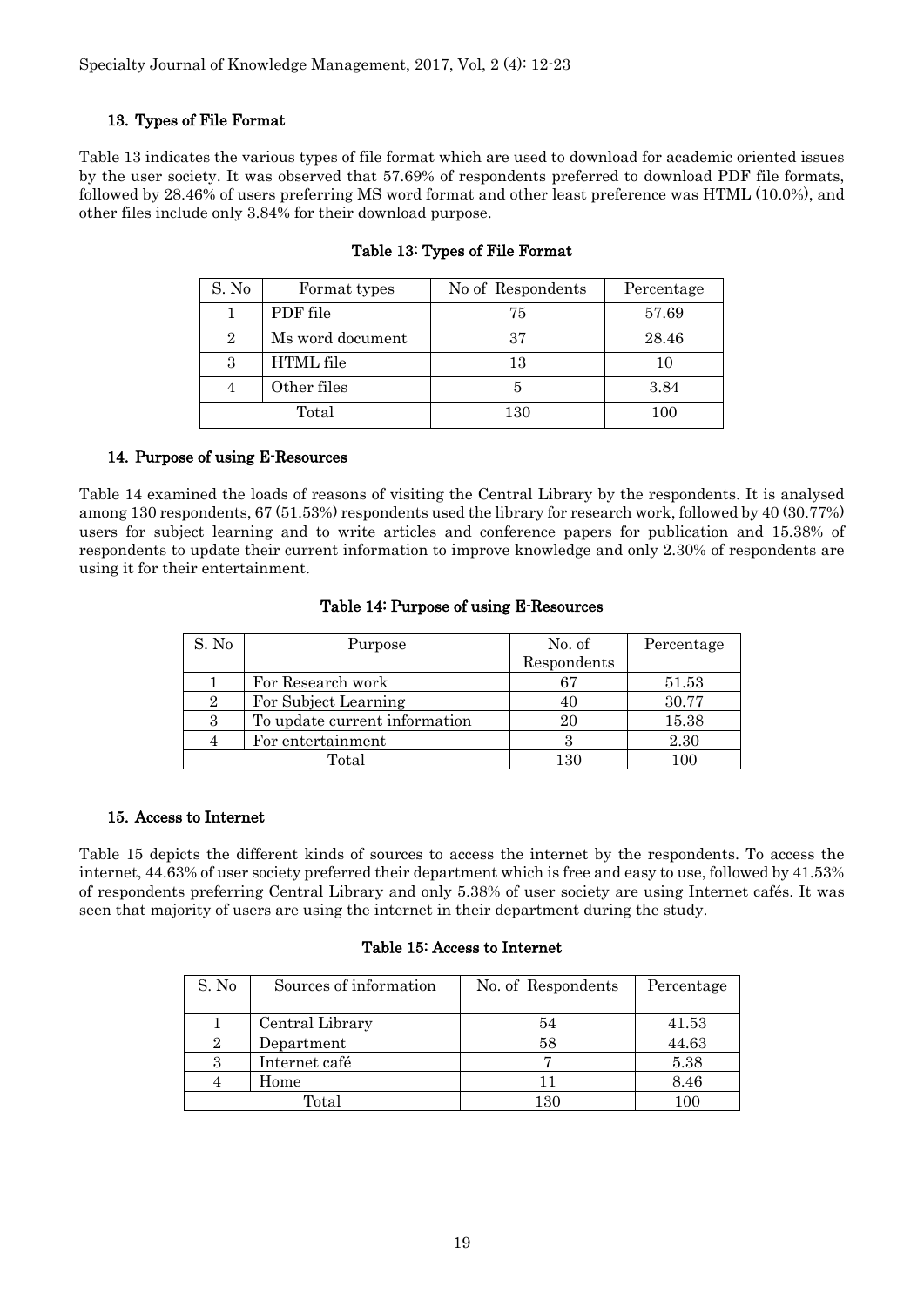# 16. Use of OPAC

Table 16 portrays the major proportion of 77 (59.23%) of respondents using the Online Catalogue effectively to find out print materials such as books, journals, reference collections, dictionaries and encyclopaedias and others which are available for their research; whereas, the remaining 53 (40.77%) users were not aware concerning using the OPAC.

| Sl. No | Use of OPAC          | No of Respondents | Percentage<br>(9) |
|--------|----------------------|-------------------|-------------------|
|        | $\operatorname{Yes}$ | 77                | 59.23             |
|        | No                   | 53                | 40.77             |
|        | Total                | 130               | $100\,$           |

# Table 16: Use of OPAC

# 17. Utilization of Digital Library

Table 17 shows the analysis of utilisation of digital library among the scholars and identified that the huge number of 90.00% of respondents used the digital library effectively for different academic purposes whereas only 10.00% of the remaining respondents did not use properly.

# Table 17: Utilization of Digital Library

| Sl. No | Use of Digital Library | No of<br>Respondents | Percentage<br>$(\%)$ |
|--------|------------------------|----------------------|----------------------|
|        | Yes                    | 117                  | 90.00                |
|        | No                     | 13                   | 10.00                |
|        | Total                  | 130                  | $100\,$              |

# 18. Reason of using Digital Library

Table 18 shows the frequency of reasons accessing Digital Library (DL) among the users and pointed out 49.23% of respondents used the digital library to collect online information resources, followed by 22.31% of respondents using to read online newspaper to enhance their general knowledge. Further, it is also noted that 9.23 percent of users for health oriented information and 4.62% of users used for sports related information and update their sports knowledge and only 3.07% of users for other purposes.

#### Table 18: Purpose of using Digital Library

| Sl. No         | Frequency                          | No of       | Percentage |
|----------------|------------------------------------|-------------|------------|
|                |                                    |             |            |
|                |                                    | Respondents | (0/0)      |
|                | To browse information for research | 64          |            |
|                |                                    |             | 49.23      |
| $\overline{2}$ | To read e- newspaper               | 15          |            |
|                |                                    |             | 11.54      |
| 3              | For education                      | 29          |            |
|                |                                    |             | 22.31      |
| 4              | Related to health information      | 12          |            |
|                |                                    |             | 9.23       |
| $\overline{5}$ | Related to sports information      | 6           |            |
|                |                                    |             | 4.62       |
| 6              | Others                             | 4           |            |
|                |                                    |             | 3.07       |
|                | Total                              | 130         |            |
|                |                                    |             | 100        |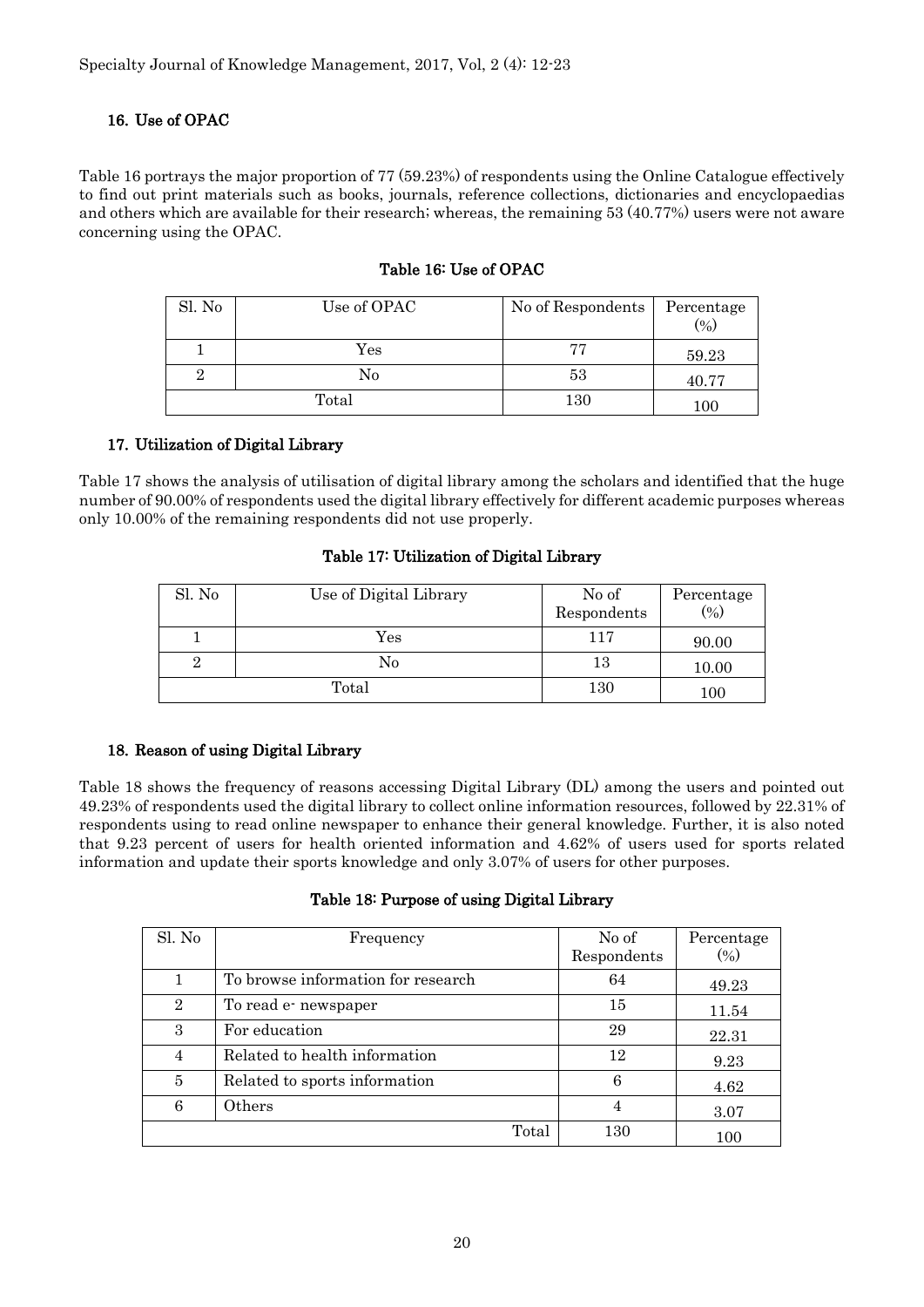#### 19. Problems while using the Digital Library

Table 19 represents the various problems facing by the respondents while accessing online information resources. The problems such as lack of connectivity, slow speed, insufficient training, problems in downloading articles, lack of time and understanding regarding Digital Library online resources. It is identified among 130 user community, 42 (32.31%) respondents face with power connectivity while downloading research papers, followed by 36 (27.69%) respondents feeling insufficient training for library professionals and 25.38% of respondents indicating lack of speed in internet connection and 0.77% of respondent was not aware about online information which are available in the library.

| Sl.<br>$\rm No$ | Problems                                | No of<br>Respondents | Percentage<br>$(\%)$ |
|-----------------|-----------------------------------------|----------------------|----------------------|
| 1               | Lack of connectivity                    | 42                   | 32.31                |
| $\overline{2}$  | No speed                                | 33                   | 25.38                |
| 3               | Insufficient training                   | 36                   | 27.69                |
| 4               | Problems in downloading papers          | 11                   | 8.47                 |
| 5               | Lack of time                            | 7                    | 5.38                 |
| 6               | Lack of awareness about Digital Library |                      | 0.77                 |
|                 | Total                                   | 130                  | 100                  |

#### Table 19: Problems facing while using the Digital Library

#### 20. Level of Satisfaction

Researcher asked the respondents to indicate about the satisfaction level of providing library facility. Table 20 indicates the users' satisfaction level in terms of electronic information. It was explored that 60 (46.15%) respondents were fully satisfied, followed by 26.92 percent of users being partially satisfied and the least satisfaction found by few respondents. It shows the positive answer and good sign related to the level of satisfaction with resources and services.

#### Table 20: Level of User Satisfaction

| S. No | User Satisfaction   | No of Respondents | Percentage |
|-------|---------------------|-------------------|------------|
|       |                     |                   |            |
|       | Fully satisfied     | 60                | 46.15      |
|       | Partially satisfied | 35                | 26.92      |
|       | Least satisfied     | 15                | 11.53      |
|       | No comments         | 20                | 15.38      |
|       | Total               | 130               | 100        |

#### Findings of the study

The major findings are viewed based on the results and they are:

- ᴥ Most of the user community (37.69%) participated from Mathematics, Library and Information Science, Physics, and Commerce departments.
- ᴥ The huge number of respondents belonged to first category i.e. 21-25 age groups.
- ᴥ It was found that 53.85% of respondents were identified from the female category among the departments of Chemistry, Education, Food Science, Bio-technology and others.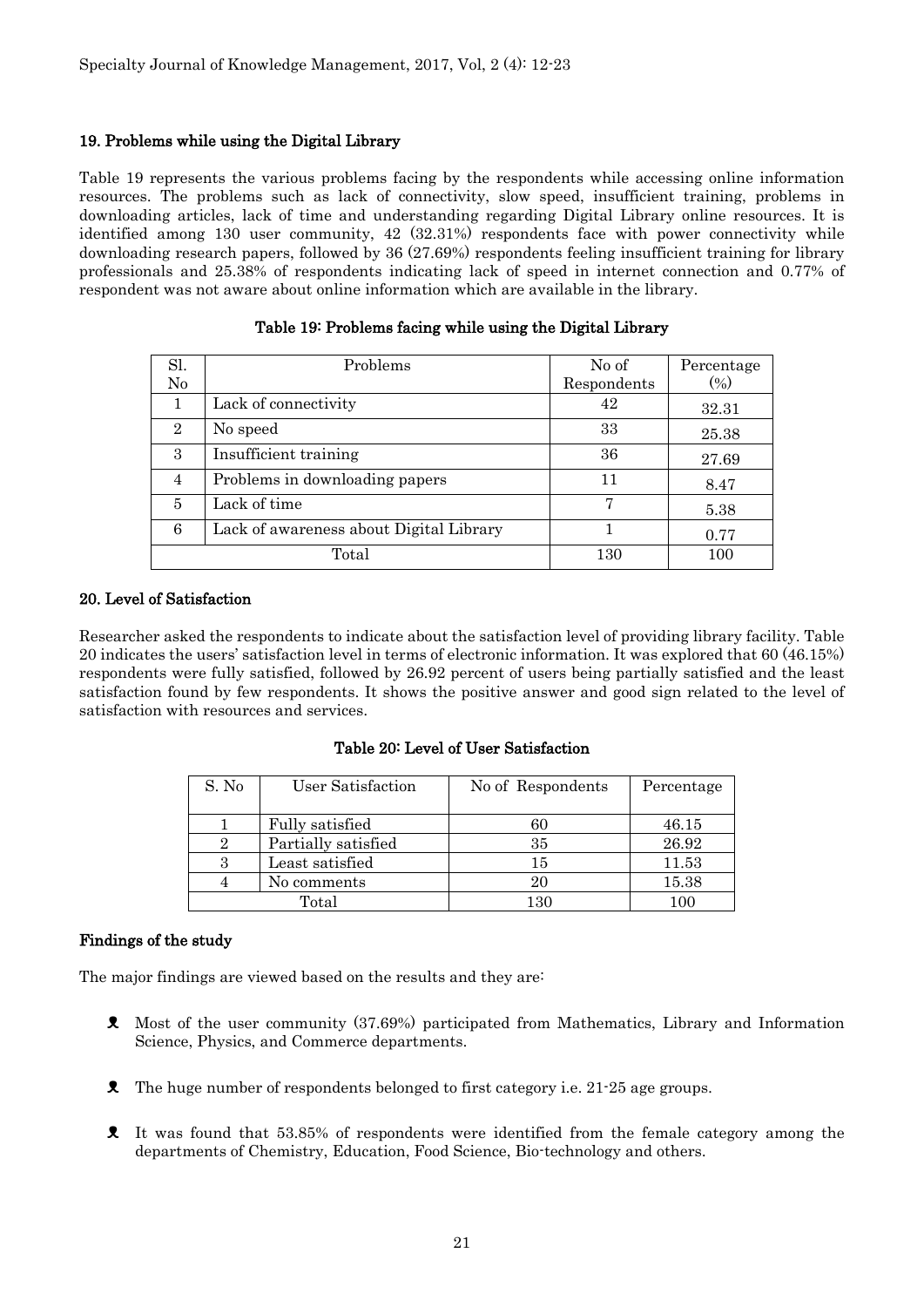- ᴥ It was analysed that 41.54% of respondents visit the library every day and the least amount of 13 (10.0%) respondents do it irregularly.
- ᴥ It was noted that 'Mozilla Firebox' (53.84%) was preferred widely and got ranked first, followed by Google Chrome (30.76%).
- ᴥ 36.15% of respondents preferred using 'subject' search item, followed by keywords (20.76%) of searches.
- ᴥ 57.69% of respondents preferred to download PDF file formats, followed by 28.46% of users preferring MS word document file format.
- $\ell$  44.63% of respondents prefered their department to get online information freely and easily, followed by 41.53% of respondents using Central Library and only 5.38% of user society are using Internet cafés.
- ᴥ 59.23% of users use the Online Catalogue effectively to know about reading books, journals, reference collections, dictionaries and encyclopaedias.
- ᴥ 90.00% of respondents use digital library effectively for different academic purposes whereas only 10.00% of the remaining respondents are not using the digital library.
- ᴥ The greater part of 46.15% respondents were fully satisfied and the least satisfaction found by the only small number of 15 respondents.

#### Suggestions

To facilitate better growth and provide better services for the benefit of user society, researcher got opinion and recommendations regarding the online information and services which are provided in the University Library. The following suggestions were noted and may be implemented with certain considerations for the users.

- 1. First, it was recommended that number of trained Library professionals should be increased to guide the students in their research works.
- 2. Second, it was noted that most of the users suggested that low speed of internet connectivity and huge number of students recommended making high speed network for communication with intranet.
- 3. Thirdly, it was identified that lack of subject wise journals and may start to subscribe more new Journals for all departments.
- 4. Finally, training programs for students at all levels is to be provided to know how to use the Digital Library and how to get online resources and also more user awareness program on utilization of online resources may be conducted at regular intervals.

#### References

- 1. Uttor, J. (1999). The role of law libraries in a democratic culture. A paper presented at The 1999 NLA National Conference and AGM.Aug.15th-20th.
- 2. Kuhlthau, C.C. (1993). A principle of uncertainty for information seeking. Journal of Documentation, 49(4), 339–355.